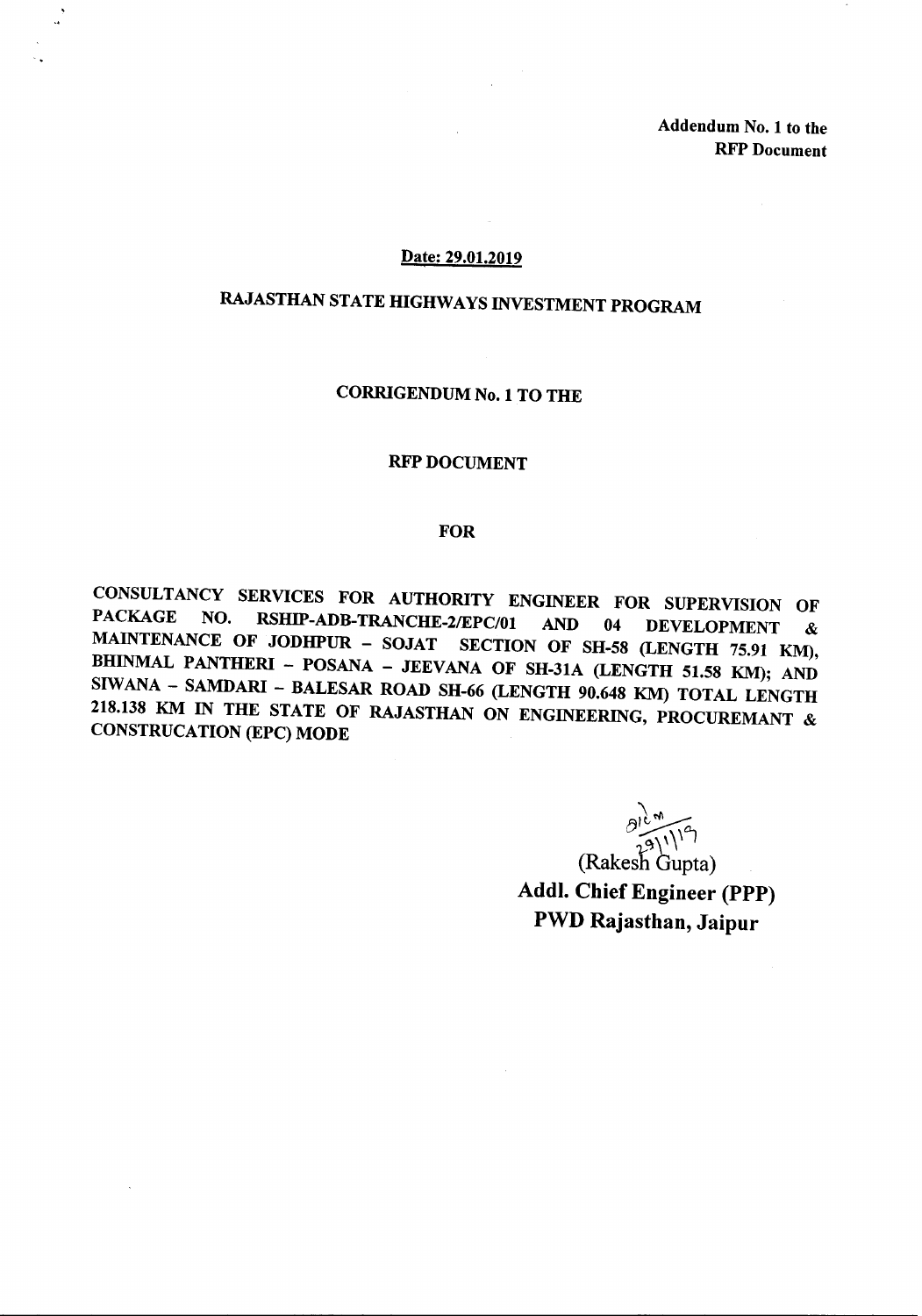### **RFP Document**

# Date: 29.01.2019

The following is the modification of the RFP Document for Authority Engineer for supervision of package no. RSHIP-ADB-TRANCHE-2/EPC/01 and 04 Development & Maintenance of Jodhpur - Sojat section of SH-58 (length 75.91 km), Bhinmal Pantheri - Posana - Jeevana of SH-31A (length 51.58 km); and Siwana - Samdari - Balesar Road SH-66 (length 90.648 km) total length 218.138 km in the State of Rajasthan on Engineering, Procurement & Construction (EPC) Mode. The deletion from the earlier text of the Bidding Document are indicated as strikethroughs and additions are underlined.

| S.No           | <b>Clause No</b>                                                                                                                            | <b>Provisions of the Bidding Document</b>                                                                                |  |  |
|----------------|---------------------------------------------------------------------------------------------------------------------------------------------|--------------------------------------------------------------------------------------------------------------------------|--|--|
| 1              | Section 1: (Information to                                                                                                                  | Unqualified bidders would be informed                                                                                    |  |  |
|                | Consultants): Clause-5                                                                                                                      | regarding their non-qualification, without any                                                                           |  |  |
|                |                                                                                                                                             | explanation and thereafter-Bid Security would                                                                            |  |  |
|                |                                                                                                                                             | be-returned unopened after the evaluation of                                                                             |  |  |
|                |                                                                                                                                             | the financial proposal and signing the contract                                                                          |  |  |
|                |                                                                                                                                             | agreement with the successful bidder.                                                                                    |  |  |
|                |                                                                                                                                             |                                                                                                                          |  |  |
| $\overline{2}$ | Section 2 (Letter of                                                                                                                        | The proposal shall indicate as to whether the firm $JV$                                                                  |  |  |
|                | <b>Invitation to Consultants):</b><br>Clause- $3.4$ (vi)                                                                                    | firm/Associate firm is having the facilities for carrying<br>out the following field activities or these are proposed to |  |  |
|                |                                                                                                                                             | be outsourced to specialized agencies                                                                                    |  |  |
|                |                                                                                                                                             |                                                                                                                          |  |  |
| $\overline{3}$ | Section 2 (Letter of                                                                                                                        | Year of Establishment of the Firm (In case of JV year of                                                                 |  |  |
|                | <b>Invitation to Consultants):</b><br>Appendix-EC Clause-<br>1(Evaluation Criteria for<br>Assessment of Experience of<br>the Firm ), S.No 1 | establishment of Lead Member shall be considered)                                                                        |  |  |
|                |                                                                                                                                             | $\leq$ 5 years -<br>0 marks                                                                                              |  |  |
|                |                                                                                                                                             | $\overline{U}$ + $\theta$ 5 years-<br>1.5 marks                                                                          |  |  |
|                |                                                                                                                                             | Add 0.25 (Zero point two five) mark extra for each                                                                       |  |  |
| $\overline{4}$ | Section 2 (Letter of                                                                                                                        | subsequent year subjected to maximum 0.50 marks<br>Ownership with the Firm <b>(JV firm/Associate firm</b> to             |  |  |
|                | <b>Invitation to Consultants):</b>                                                                                                          | carryout following activities:                                                                                           |  |  |
|                | Appendix-EC Clause-                                                                                                                         | a. Surface defect detection and roughness                                                                                |  |  |
|                | 1(Evaluation Criteria for<br>Assessment of Experience of<br>the Firm ), S.No 5                                                              | measurement using Network Survey Vehicle                                                                                 |  |  |
|                |                                                                                                                                             | b. Pavement strength measurement using FWD                                                                               |  |  |
|                |                                                                                                                                             | Road<br>Signs inspection<br>using Retroreflectometer                                                                     |  |  |
| 5              | Section 2 (Letter of                                                                                                                        | Graduate in Civil Engineering<br>$\bf{D}$<br>$+8$                                                                        |  |  |
|                | Invitation to Consultants):                                                                                                                 | 20                                                                                                                       |  |  |
|                | Appendix-EC Clause-                                                                                                                         | $\theta$<br>II) Post Graduate in Transportation                                                                          |  |  |
|                | 1(Evaluation Criteria for                                                                                                                   | /Highway Engineering/ Construction<br>04                                                                                 |  |  |
|                | Assessment of score of Key                                                                                                                  | Management or equivalent                                                                                                 |  |  |

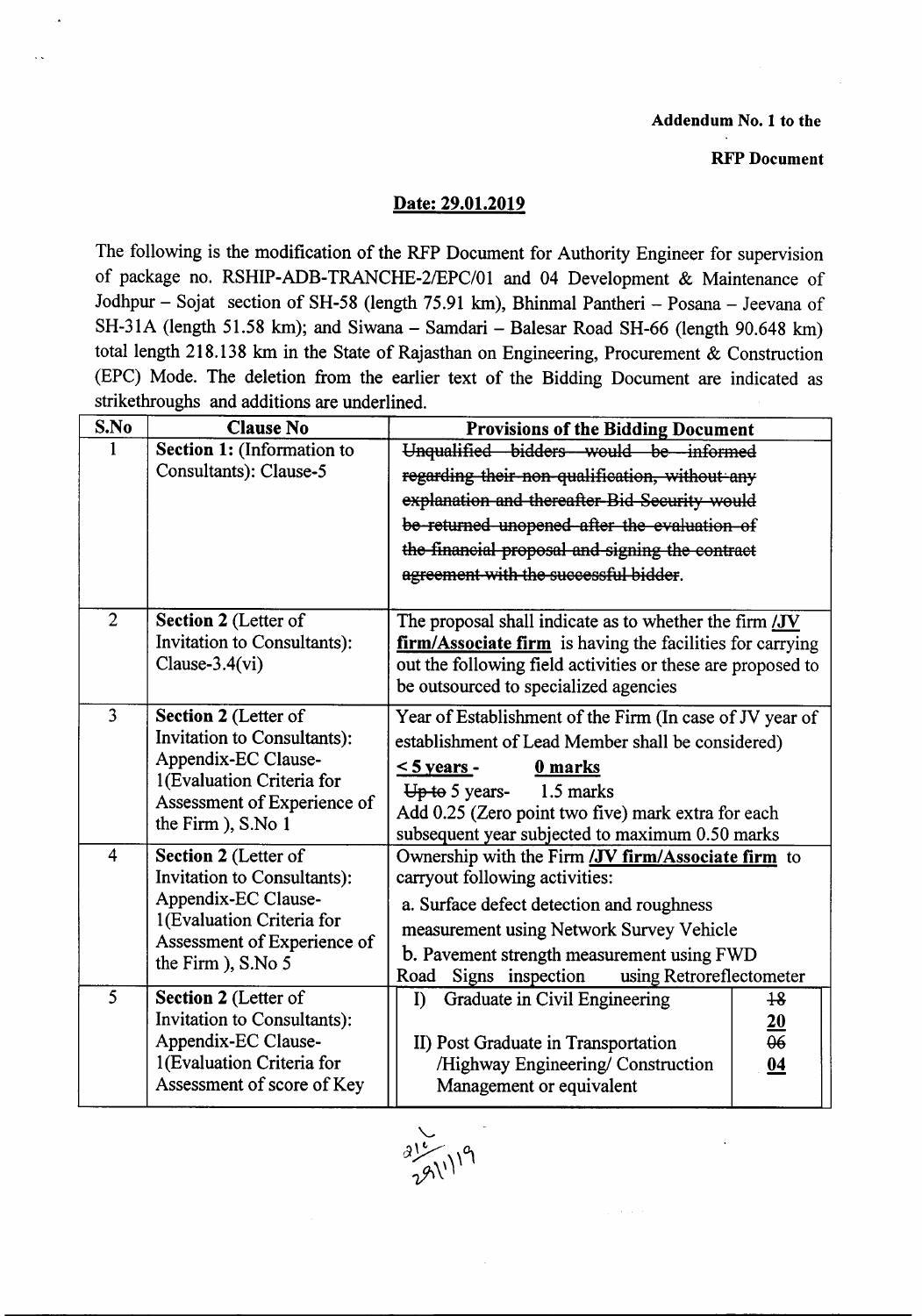|   | Staff for adequacy of the<br>Assignment), Team Leader<br>cum Senior Highway                                                           | Experience as Team Leader or similar capacity in<br>Highway Development Projects (of length 88 km<br>or more of similar configuration (2/4/6)                                 |  |
|---|---------------------------------------------------------------------------------------------------------------------------------------|-------------------------------------------------------------------------------------------------------------------------------------------------------------------------------|--|
|   | Engineer                                                                                                                              | laning)**and above)                                                                                                                                                           |  |
|   |                                                                                                                                       | $<$ 5 years<br>$-0$                                                                                                                                                           |  |
|   |                                                                                                                                       | 5 years<br>$-11$ $12$                                                                                                                                                         |  |
|   |                                                                                                                                       | Add one mark extra for each additional year of<br>experience subject to maximum $4 \cdot 3$ (four-three)<br>marks.<br>Experience as Team Leader or similar capacity of        |  |
|   |                                                                                                                                       | project Preparation including design of major<br>highway Project (of length 88 km or more of similar<br>configuration $(2/4/6 \tanh y)**$ and above).<br>$<$ 2 projects<br>-0 |  |
|   |                                                                                                                                       | 2 Projects<br>$-11 - 12$                                                                                                                                                      |  |
|   |                                                                                                                                       | Add one mark extra for each additional project of<br>experience subject to maximum $4 \cdot 3$ (four-three)<br>marks.                                                         |  |
| 6 | Section 2 (Letter of<br>Invitation to Consultants):<br>Appendix-EC Clause-                                                            | I) Graduate in Civil Engineering<br>18<br>20                                                                                                                                  |  |
|   | 1(Evaluation Criteria for<br>Assessment of score of Key<br>Staff for adequacy of the<br>Assignment), Resident cum<br>Highway Engineer | $\theta$ 7<br>II) Post Graduate in Transportation<br>$\underline{05}$<br>/Highway Engineering                                                                                 |  |
|   |                                                                                                                                       | Total Professional Experience in handling Highway<br>projects                                                                                                                 |  |
|   |                                                                                                                                       | $\leq$ 12 years<br>$-0$                                                                                                                                                       |  |
|   |                                                                                                                                       | 12 years<br>- <del>12</del> 1 <u>5</u>                                                                                                                                        |  |
|   |                                                                                                                                       | Add one marks extra for each additional projects year<br>of experience subject to maximum $85$ (eight five)<br>marks.                                                         |  |

 $\label{eq:2} \frac{1}{2} \int_{\mathbb{R}^3} \frac{1}{\sqrt{2}} \, \mathrm{d} \xi \, \mathrm{d} \xi$ 

 $\frac{\partial l^{(d)}(q)}{\partial q^{(1)}|q^{n}}$ 

 $\ddot{\phantom{1}}$ 

 $\bar{\gamma}$ 

 $\frac{1}{2}$ 

 $\bar{\psi}$  .

 $\bar{\gamma}$ 

 $\frac{1}{2}$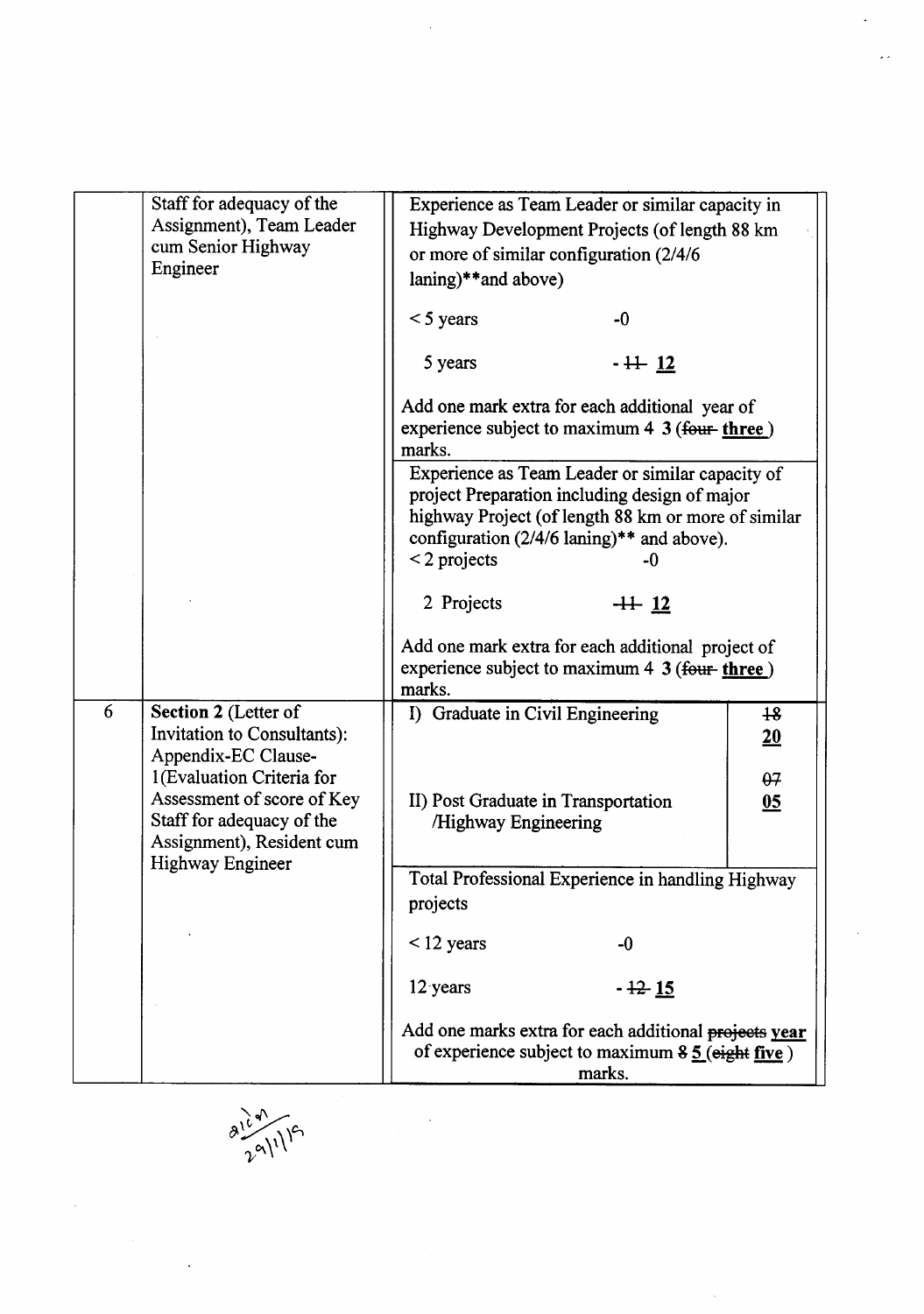|                |                                                                                                                                 | Experience<br>Resident<br>as<br>Director/Project Manager/Superintending Engineer<br>or equivalent/Executive Engineer or equivalent on<br>construction works/Authority Engineer/Independent<br>Engineer Projects of length of 50 km or more of<br>similar configuration 2/4/6 lanning**or above.<br>$<$ 5 years<br>-0<br>$-12$ 15<br>5 years | Engineer/Project         |
|----------------|---------------------------------------------------------------------------------------------------------------------------------|---------------------------------------------------------------------------------------------------------------------------------------------------------------------------------------------------------------------------------------------------------------------------------------------------------------------------------------------|--------------------------|
|                |                                                                                                                                 | Add one marks extra for each additional projects<br><b>year</b> of experience subject to maximum $\frac{8}{5}$ (eight)<br>five ) marks.                                                                                                                                                                                                     |                          |
|                |                                                                                                                                 | Experience in similar capacity of Highway Project<br>of Construction/Construction Supervision/IC on<br>EPC/PPP Mode (of length of 50 km or more of<br>similar configuration 2/4/6 lanning**or above.                                                                                                                                        |                          |
|                |                                                                                                                                 | $<$ 2 projects<br>$-0$<br>2 projects<br>$-3-4$<br>Add 1 (one) mark extra for each additional project<br>subject to maximum $2 \underline{1}$ (two <u>one</u> ) marks.                                                                                                                                                                       |                          |
| $\overline{7}$ | Section 2 (Letter of<br>Invitation to Consultants):<br>Appendix-EC Clause-                                                      | I) Graduate in Civil Engineering                                                                                                                                                                                                                                                                                                            | $+8$<br>$\underline{20}$ |
|                | 1(Evaluation Criteria for<br>Assessment of score of Key<br>Staff for adequacy of the<br>Assignment), Highway<br>Design Engineer | II) Post Graduate in Transportation<br>/Highway Engineering                                                                                                                                                                                                                                                                                 | $\theta$ 7<br>05         |
|                |                                                                                                                                 | Total Professional Experience in handling Highway<br>projects<br>$<$ 12 years<br>$-0$<br>12 years<br>$-12 - 15$                                                                                                                                                                                                                             |                          |
|                |                                                                                                                                 | Add one marks extra for each additional projects year<br>of experience subject to maximum $8\frac{5}{9}$ (eight five)<br>marks.                                                                                                                                                                                                             |                          |

사막 시설 - 주방<br>-

 $\epsilon$ 

 $\ddot{\phantom{0}}$ 

 $\frac{a_1}{2} \frac{c_1}{2}$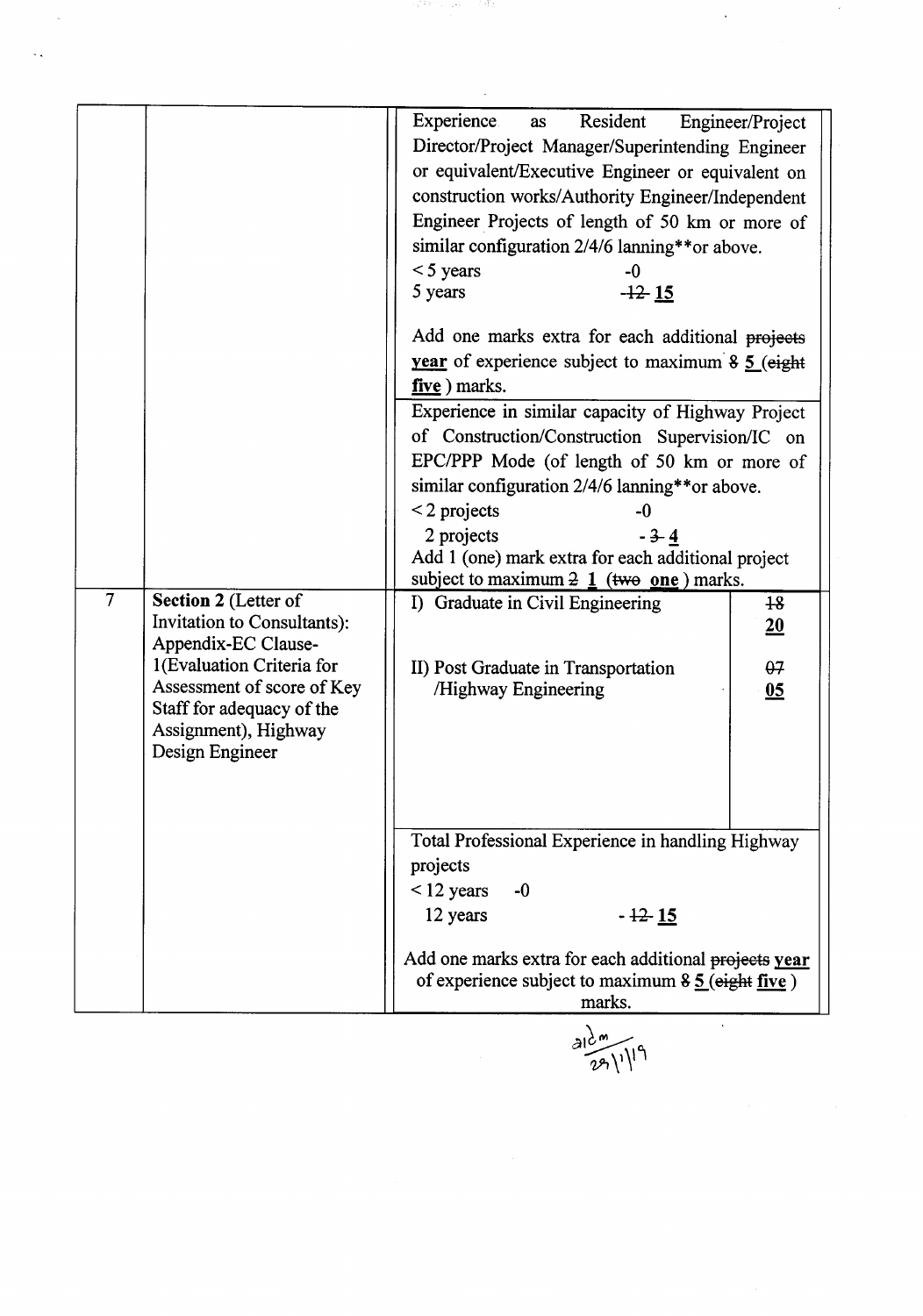|   |                                                                                                                                                                                                                         | Experience in similar capacity on computer aided<br>design methods for civil/Highway Engineering with<br>particular reference to CAD<br>application<br>geometric design for Highway rehabilitation and/or<br>upgrading projectsof length 88 km or more of<br>similar configuration 2/4/6 lanning** and above<br>$<$ 2 projects<br>2 Projects<br>Add 1 (one) mark extra for each additional project<br>subject to maximum $2 \underline{1}$ (two <u>one</u> ) marks. | to                                        |
|---|-------------------------------------------------------------------------------------------------------------------------------------------------------------------------------------------------------------------------|---------------------------------------------------------------------------------------------------------------------------------------------------------------------------------------------------------------------------------------------------------------------------------------------------------------------------------------------------------------------------------------------------------------------------------------------------------------------|-------------------------------------------|
| 8 | Section 2 (Letter of<br>Invitation to Consultants):<br>Appendix-EC Clause-<br>1(Evaluation Criteria for<br>Assessment of score of Key<br>Staff for adequacy of the<br>Assignment), Senior<br><b>Pavement Specialist</b> | I) Graduate in Civil Engineering<br>II) Post Graduate in Transportation<br>/Highway Engineering                                                                                                                                                                                                                                                                                                                                                                     | $+8$<br>20<br>$\theta$ 7<br>05            |
|   |                                                                                                                                                                                                                         | Experience in similar capacity on major Highway<br>projects (of length of 88 km or more of similar<br>configuration 2/4/6 lanning**and above in<br>innovative/non-traditional technology and design<br>$<$ 2 projects<br>-0<br>2 Projects<br>Add 1 (one) mark extra for each additional project<br>subject to maximum $2 \frac{1}{1}$ (two one) marks.                                                                                                              |                                           |
| 9 | Section 2 (Letter of<br><b>Invitation to Consultants):</b><br>Appendix-EC Clause-<br>1(Evaluation Criteria for<br>Assessment of score of Key<br>Staff for adequacy of the<br>Assignment), Senior                        | Graduate in Civil Engineering<br>$I$ )<br>II) Post Graduate in Transportation<br>Highway Engineering                                                                                                                                                                                                                                                                                                                                                                | $\overline{18}$<br>20<br>$\theta$ 7<br>05 |
|   | Quality/Material Expert                                                                                                                                                                                                 | Total Professional Experience in handling Highway/<br>projects<br>$<$ 12 years<br>-0<br>12 years<br>$-12 - 15$<br>Add one marks extra for each additional projects year<br>of experience subject to maximum $85$ (eight five)<br>marks.                                                                                                                                                                                                                             |                                           |

 $\mathcal{L}_{\mathcal{L}}$ 

 $a_16$   $a_2$   $a_3$   $b_1$   $b_2$ 

 $\mathcal{A}^{\text{max}}_{\text{max}}$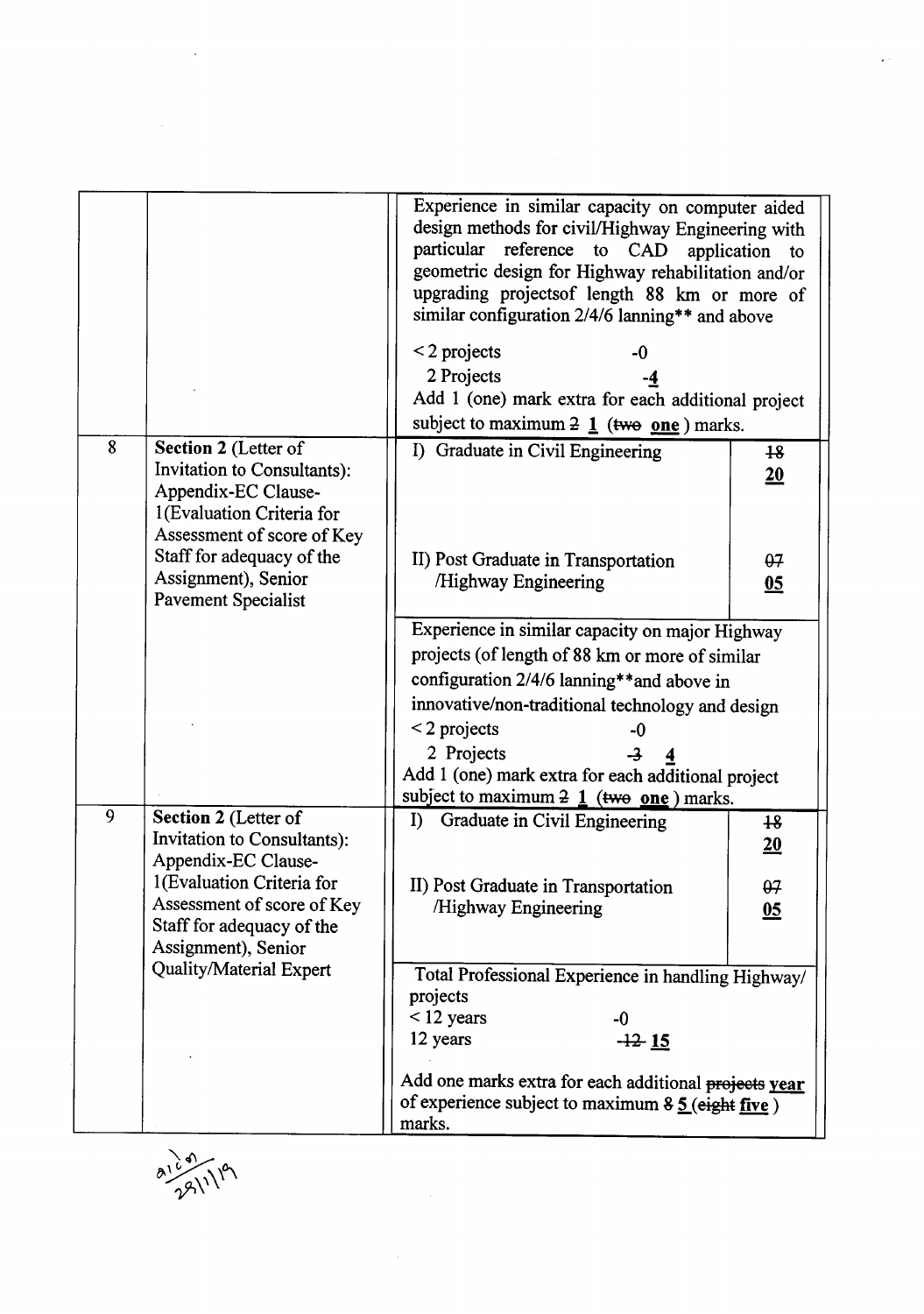|    |                             | in<br>similar<br>Experience<br>capacity                             |                  |
|----|-----------------------------|---------------------------------------------------------------------|------------------|
|    |                             | $-0$                                                                |                  |
|    |                             | $<$ 5 years                                                         |                  |
|    |                             | 5 years .<br>$-12$ $15$                                             |                  |
|    |                             |                                                                     |                  |
|    |                             | Add one marks extra for each additional year of                     |                  |
|    |                             | experience subject to maximum $\frac{85}{2}$ (eight five)           |                  |
|    |                             | marks.                                                              |                  |
|    |                             | Experience in similar capacity in handling Similar                  |                  |
|    |                             | Highway projects (of length 50 km or more of                        |                  |
|    |                             | similar configuration (2/4/6 laning**) and above)                   |                  |
|    |                             | $\leq$ 2 projects<br>-0                                             |                  |
|    |                             |                                                                     |                  |
|    |                             | $-14$ 15<br>2 projects                                              |                  |
|    |                             |                                                                     |                  |
|    |                             | Add two one marks extra for each additional year                    |                  |
|    |                             | <b>project</b> of experience subject to maximum $6\frac{5}{3}$ (six |                  |
|    |                             | five ) marks.                                                       |                  |
|    |                             | Experience in similar capacity in handling Similar                  |                  |
|    |                             | Highway projects (of length 50 km or more of                        |                  |
|    |                             | similar configuration $(2/4/6 \tlannig**)$ and above)               |                  |
|    |                             | on EPC/PPP Mode.                                                    |                  |
|    |                             | $\leq$ 2 projects<br>$-0$                                           |                  |
|    |                             |                                                                     |                  |
|    |                             | $2$ projects - $3$ 4                                                |                  |
|    |                             | Add 1 (one) mark extra for each additional project                  |                  |
|    |                             | subject to maximum $2 \frac{1}{1}$ (two one) marks.                 |                  |
| 10 | Section 2 (Letter of        | I) Graduate in Civil Engineering                                    | $+8$             |
|    | Invitation to Consultants): |                                                                     | 20               |
|    | Appendix-EC Clause-         |                                                                     |                  |
|    | 1(Evaluation Criteria for   | II) Post Graduate in Transportation                                 | $\theta$ 7       |
|    | Assessment of score of Key  | /Highway Engineering                                                | $\underline{05}$ |
|    | Staff for adequacy of the   |                                                                     |                  |
|    | Assignment), Road Safety    |                                                                     |                  |
|    |                             |                                                                     |                  |
|    | Expert                      |                                                                     |                  |
|    |                             |                                                                     |                  |
|    |                             |                                                                     |                  |
|    |                             |                                                                     |                  |
|    |                             | Total Professional Experience in handling Highway                   |                  |
|    |                             | projects                                                            |                  |
|    |                             | $<$ 12 years<br>-0                                                  |                  |
|    |                             | $-1 + 12$<br>12 years                                               |                  |
|    |                             |                                                                     |                  |
|    |                             | Add 1 (one) mark extra for each additional project                  |                  |
|    |                             | subject to maximum $4 \frac{3}{2}$ (four three) marks.              |                  |

979

 $\mathcal{A}$ 

 $\ddot{\phantom{a}}$ 

 $\ddotsc$ 



 $\overline{\phantom{a}}$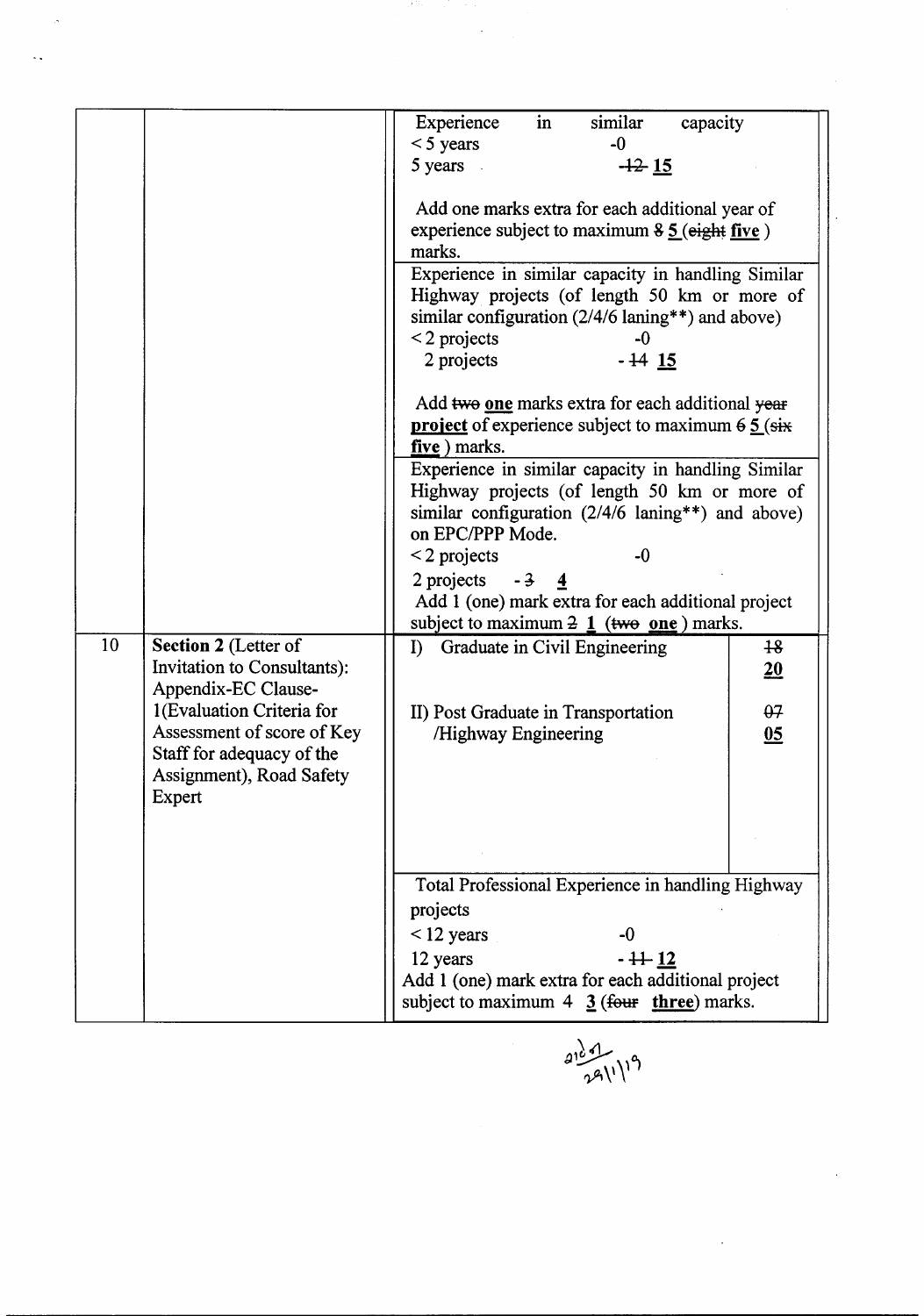|                                                                                                                                                                                                                              | Experience in similar capacity in Road Safety<br>Audits of 2/4/6-laning** Highway projects of<br>length 88 Km or moreat different stages including<br>at least one at design stage<br>$\leq$ 2 projects<br>$-0$<br>2 projects<br>$-1213$<br>Add 1 (one) mark extra for each additional project<br>subject to maximum $8 \tT$ (eight seven ) marks.<br>Experience in similar capacity in identification and<br>improvement of black spots on Major Highway<br>Project of length 88 Km or moreof similar<br>configuration 2/4/6-laning**and above)<br>$\leq$ 2 projects<br>-0<br>2 projects<br>$-67$<br>Add 1 (one) mark extra for each additional project<br>subject to maximum $4 \frac{3}{2}$ (four three) marks.<br>Experience in similar capacity of preparing<br>Road Safety Management Plans for Major<br>Highway of length 88 Km or more of similar<br>configuration<br>2/4/6-laning** and above)on EPC/PPP Mode.<br>$\leq$ 1 projects<br>-0<br>1 projects<br>$-34$<br>Add 1 (one) mark extra for each additional project<br>subject to maximum-2 $1$ (two one) marks |                                                         |
|------------------------------------------------------------------------------------------------------------------------------------------------------------------------------------------------------------------------------|-----------------------------------------------------------------------------------------------------------------------------------------------------------------------------------------------------------------------------------------------------------------------------------------------------------------------------------------------------------------------------------------------------------------------------------------------------------------------------------------------------------------------------------------------------------------------------------------------------------------------------------------------------------------------------------------------------------------------------------------------------------------------------------------------------------------------------------------------------------------------------------------------------------------------------------------------------------------------------------------------------------------------------------------------------------------------------|---------------------------------------------------------|
|                                                                                                                                                                                                                              |                                                                                                                                                                                                                                                                                                                                                                                                                                                                                                                                                                                                                                                                                                                                                                                                                                                                                                                                                                                                                                                                             |                                                         |
| 11<br>Section 2 (Letter of<br>Invitation to Consultants):<br>Appendix-EC Clause-<br>1(Evaluation Criteria for<br>Assessment of score of Key<br>Staff for adequacy of the<br>Assignment), Senior<br>Bridge/Structure Engineer | $\bf{D}$<br>Graduate in Civil Engineering<br>II) Post Graduate in Transportation<br>/Highway Engineering                                                                                                                                                                                                                                                                                                                                                                                                                                                                                                                                                                                                                                                                                                                                                                                                                                                                                                                                                                    | $\overline{18}$<br>20<br>$\theta$ 7<br>$\underline{05}$ |

 $3104$ <br> $281119$ 

4.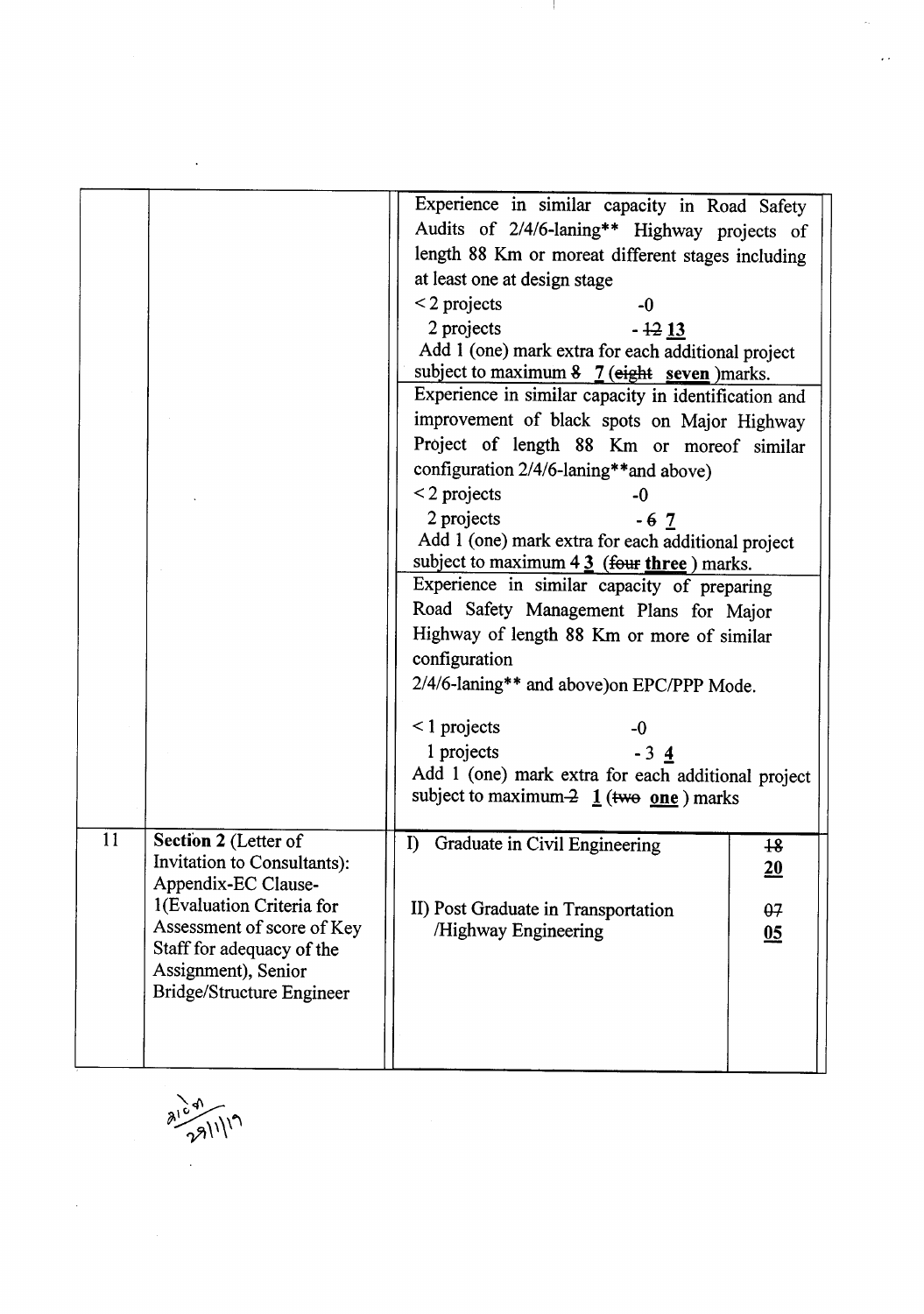|    |                                                           | Total Professional Experience in handling                                                                                     |  |
|----|-----------------------------------------------------------|-------------------------------------------------------------------------------------------------------------------------------|--|
|    |                                                           | Highway/Bridge projects                                                                                                       |  |
|    |                                                           | $<$ 12 years<br>$-0$                                                                                                          |  |
|    |                                                           | 12 years<br>$-12$ 15                                                                                                          |  |
|    |                                                           |                                                                                                                               |  |
|    |                                                           | Add two one marks extra for each additional project                                                                           |  |
|    |                                                           | year of experience subject to maximum 8 5 (eight                                                                              |  |
|    |                                                           | five ) marks.                                                                                                                 |  |
|    |                                                           | Experience in similar capacity in supervision of                                                                              |  |
|    |                                                           | Major<br>Highway<br>Bridges/ROB/Flyover/                                                                                      |  |
|    |                                                           | Interchanges/ any other structures                                                                                            |  |
|    |                                                           | <2 Projects Structures<br>$-0$                                                                                                |  |
|    |                                                           | 2 Projects Structures<br>$-12$ 15                                                                                             |  |
|    |                                                           | Add 1 (one) marks extra for each additional project<br>of experience subject to maximum $\frac{35}{2}$ (eight five)           |  |
|    |                                                           | marks.                                                                                                                        |  |
|    |                                                           | Experience in similar capacity in supervision of                                                                              |  |
|    |                                                           | Rehabilitation<br>repair<br>$\sigma$<br>and<br>Major                                                                          |  |
|    |                                                           | Bridges/ROB/Flyover/ Interchanges/<br>other<br>any                                                                            |  |
|    |                                                           | structures                                                                                                                    |  |
|    |                                                           | <2 projects Structures<br>$-0$                                                                                                |  |
|    |                                                           | 2 projects Structures<br>$-03$ 04                                                                                             |  |
|    |                                                           | Add 1 (one) mark extra for each additional project                                                                            |  |
|    |                                                           | subject to maximum $2 \underline{1}$ (two one) mark                                                                           |  |
| 12 | Section 2 (Letter of<br>Invitation to Consultants):       | I) Graduate in Civil Engineering<br>$+8$<br>20                                                                                |  |
|    | Appendix-EC Clause-                                       |                                                                                                                               |  |
|    | 1(Evaluation Criteria for                                 | II) Post Graduate in Transportation<br>$\theta$ 7                                                                             |  |
|    | Assessment of score of Key                                | /Highway Engineering<br>05                                                                                                    |  |
|    | Staff for adequacy of the<br>Assignment), Senior Contract |                                                                                                                               |  |
|    | Specialist                                                | Experience in Contract Management of a large                                                                                  |  |
|    |                                                           | Highway contract say over Rs.150 crore including                                                                              |  |
|    |                                                           | experience of handling Variation orders, claims of                                                                            |  |
|    |                                                           | the contractor and there appropriate disposal [of                                                                             |  |
|    |                                                           | length 88 Km or more of similar configuration                                                                                 |  |
|    |                                                           | $(2/4/6$ lanning**) and above]                                                                                                |  |
|    |                                                           |                                                                                                                               |  |
|    |                                                           | $\leq$ projects<br>$-0$<br>2 projects<br>1215                                                                                 |  |
|    |                                                           |                                                                                                                               |  |
|    |                                                           | Add 1 (one) marks extra for each additional project of<br>experience subject to maximum $\frac{85}{2}$ (eight five)<br>marks. |  |
|    |                                                           |                                                                                                                               |  |
|    |                                                           |                                                                                                                               |  |
|    |                                                           |                                                                                                                               |  |

 $\sim$   $\sigma_{\rm c}$ 

 $\hat{\mathcal{A}}$ 

 $\frac{1}{2}$ 

 $\ddot{\cdot}$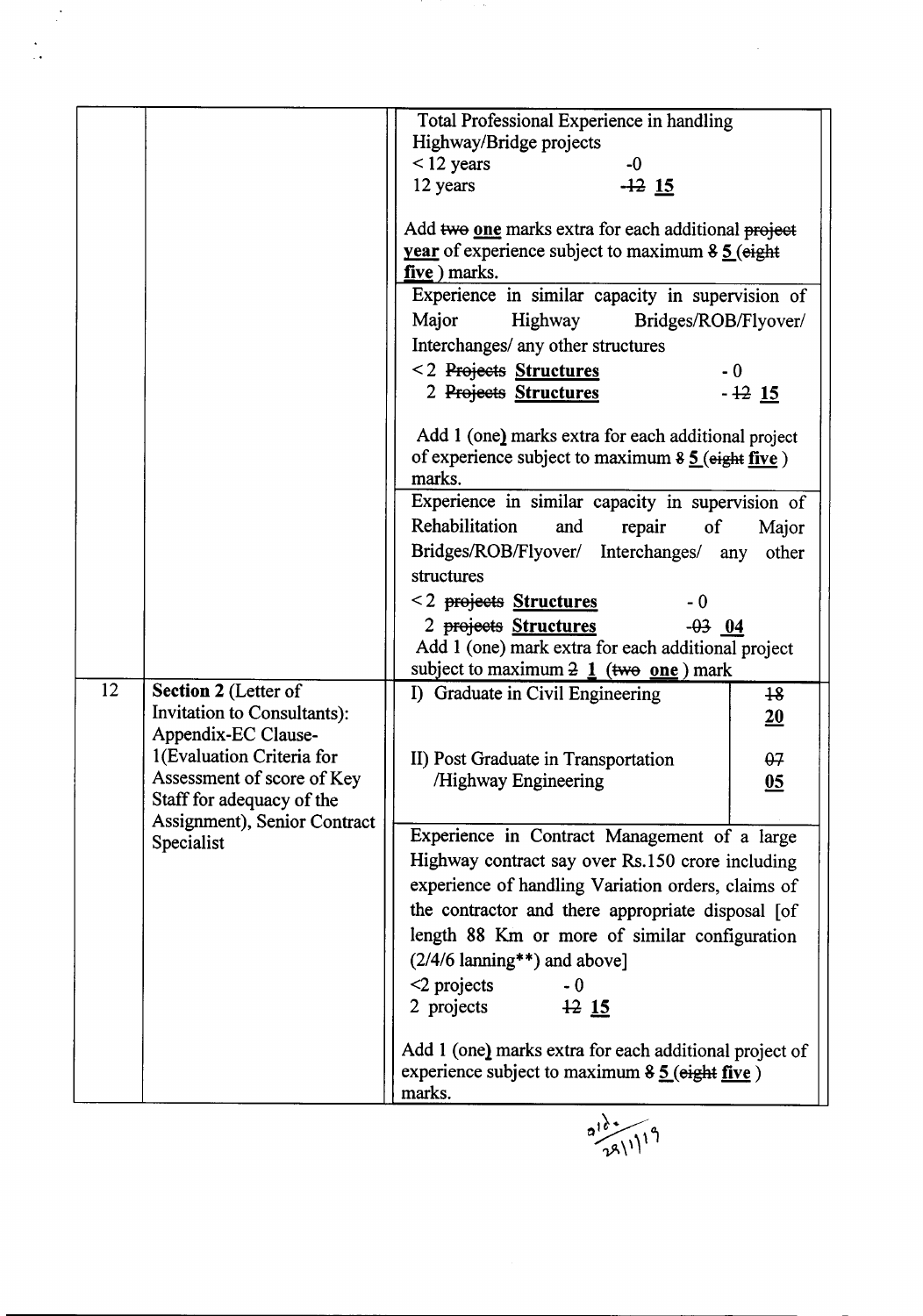|    |                                                                                                                                                                                                                | Experience in handling Arbitration cases in respect<br>of similar highway Project[of length 88 Km or<br>more of similar configuration $(2/4/6 \tlanning**)$<br>and above]<br>$\leq$ 2 projects<br>$-0$<br>2 projects<br>$-67$<br>Add 1 (one) mark extra for each additional project<br>subject to marks $4 \frac{3}{2}$ (four three )marks<br>Employment with the Firm<br>$\leq$ 1 year<br>$-0$<br>1 year or more<br>$-3$<br>Add 0.5 marks for each subsequent year subject to<br>maximum 2 marks                                                                                                                                                                                                                     |                                |
|----|----------------------------------------------------------------------------------------------------------------------------------------------------------------------------------------------------------------|-----------------------------------------------------------------------------------------------------------------------------------------------------------------------------------------------------------------------------------------------------------------------------------------------------------------------------------------------------------------------------------------------------------------------------------------------------------------------------------------------------------------------------------------------------------------------------------------------------------------------------------------------------------------------------------------------------------------------|--------------------------------|
| 13 | Section 2 (Letter of<br>Invitation to Consultants):<br>Appendix-EC Clause-<br>1(Evaluation Criteria for<br>Assessment of score of Key<br>Staff for adequacy of the<br>Assignment), Senior<br>Quantity Surveyor | I) Graduate in Civil Engineering<br>II) Post Graduate in Transportation<br>Highway Engineering<br>Total Experience in handling highway projects<br>$<$ 12 years<br>$-0$<br>12 years<br>1215<br>Add two one marks extra for each additional project<br>year of experience subject to maximum $8\frac{5}{9}$ (eight<br>five ) marks<br>Experience in Quantity Surveyor or equivalent in<br>construction supervision of highway Projects [of<br>length 88 Km or more of similar configuration<br>$(2/4/6 \; \text{lanning**})$ and above]<br>$<$ 5 years<br>- 0<br>5years<br>1215<br>Add two one marks extra for each additional project<br>year of experience subject to maximum $8\frac{5}{9}$ (eight)<br>five ) marks | $+8$<br>20<br>$\theta$ 7<br>05 |

 $\frac{1}{2}$ 

 $\hat{\mathcal{A}}$ 

 $\frac{a^{10}}{271119}$ 

 $\overline{\mathbb{F}}$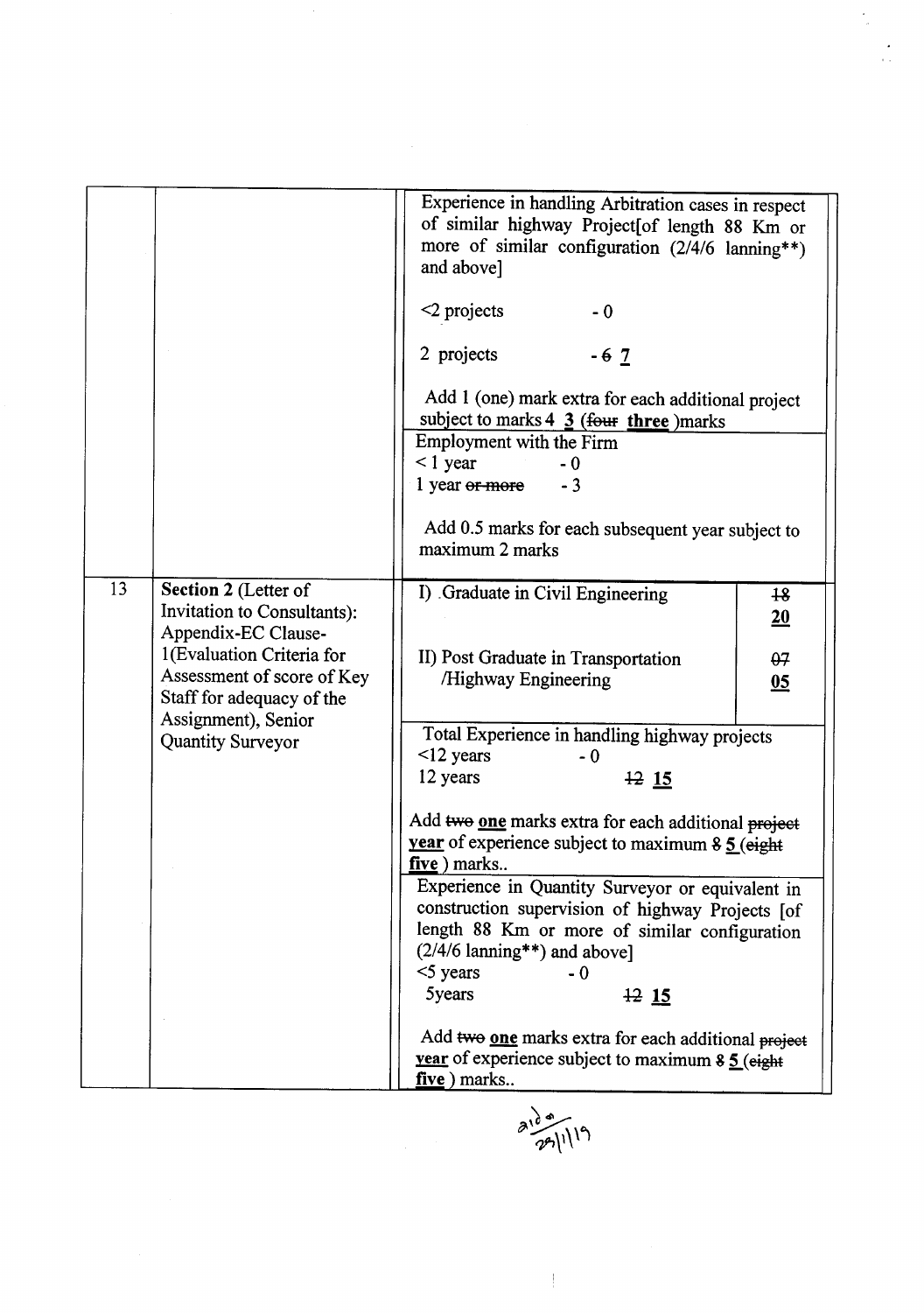|    |                                                                                                                                                                                          | $\leq$ 1 year<br>1 year or more<br>maximum 2 marks                                                                                                                                                                                                                                                                                                                                                                                                                                                                                                                                   | Employment with the Firm<br>$-0$<br>$-3$<br>Add 0.5 marks for each subsequent year subject to |                             |                                                                                                                                                                                                                                                                                                                                                  |
|----|------------------------------------------------------------------------------------------------------------------------------------------------------------------------------------------|--------------------------------------------------------------------------------------------------------------------------------------------------------------------------------------------------------------------------------------------------------------------------------------------------------------------------------------------------------------------------------------------------------------------------------------------------------------------------------------------------------------------------------------------------------------------------------------|-----------------------------------------------------------------------------------------------|-----------------------------|--------------------------------------------------------------------------------------------------------------------------------------------------------------------------------------------------------------------------------------------------------------------------------------------------------------------------------------------------|
| 14 | <b>Section 5: (Format for</b><br>submission of Financial<br>Proposal): Appendix C-<br>3(Breakdown of Local<br>currency Costs); II Support<br>staff (Not to be submitted in<br>Hard Copy) | S.No<br>$\mathbf{1}$                                                                                                                                                                                                                                                                                                                                                                                                                                                                                                                                                                 | Position<br>Office<br>Manager<br>cum<br>Accountant<br>$(13$ Nos)                              | Name<br><b>TBN</b><br>Total | <b>Staff Months</b><br>42 126<br>1018 1102                                                                                                                                                                                                                                                                                                       |
| 15 | Section 6: (Terms of<br>Reference for Authority's<br>Engineer), Enclosure B<br>Team Leader cum Senior<br>Highway Engineer (Full<br>Time), Essential<br>Qualifications                    | capacity of at least onetwoProjects of<br>lanning** of length 400 88 Km or more.<br>or more of similar configuration 2/4/6 lanning.**                                                                                                                                                                                                                                                                                                                                                                                                                                                |                                                                                               |                             | (f) He should have handled as Team Leader or similar<br>similar<br>configuration 2/4/6 lanning**.Project Preparation of<br>major highway Project of similar configuration 2/4/6<br>(g)He should have experience of Operation and<br>Maintenance as Team Leader or similar capacity of at<br>least one major highway projects of length 400 88 Km |
| 16 | Section 6: (Terms of<br>Reference for Authority's<br>Engineer), Enclosure B<br>Highway Design Engineer,<br><b>Essential Qualifications</b>                                               | (e) He should have handled as Highway Design<br>Engineer in DPR of major improvement of at least 2<br>projects of major highways(of length 94100 88 Km or<br>more of similar configuration 2/4 /6 laning** and<br>above and above.<br>(f) Experience in similar capacity on computer aided<br>design methods for civil/Highway Engineering with<br>particular reference to CAD application to geometric<br>design for at least 2 Highway rehabilitation and/or<br>upgrading projects of length 400 88 Km or more of<br>similar configuration 2/4 /6 laning** and above and<br>above. |                                                                                               |                             |                                                                                                                                                                                                                                                                                                                                                  |
| 17 | Section 6: (Terms of<br>Reference for Authority's<br>Engineer), Enclosure B<br>Senior Pavement Specialist<br>(1) Essential Qualifications                                                | (c) Experience of 5 years in similar capacity in<br>Construction / Construction Supervision of 2/4/6<br>laning** of major highway projects of length $100$ 88<br>Km or more.<br>(d) Experience as Pavement / Geotechnical Engineer<br>in Construction/Construction Supervision of at least 2<br>major highway projects (of length 100 88 Km or more<br>of similar configuration 2/4/6 laning**and above.                                                                                                                                                                             |                                                                                               |                             |                                                                                                                                                                                                                                                                                                                                                  |

 $\gamma$ 

 $\ddot{\phantom{1}}$